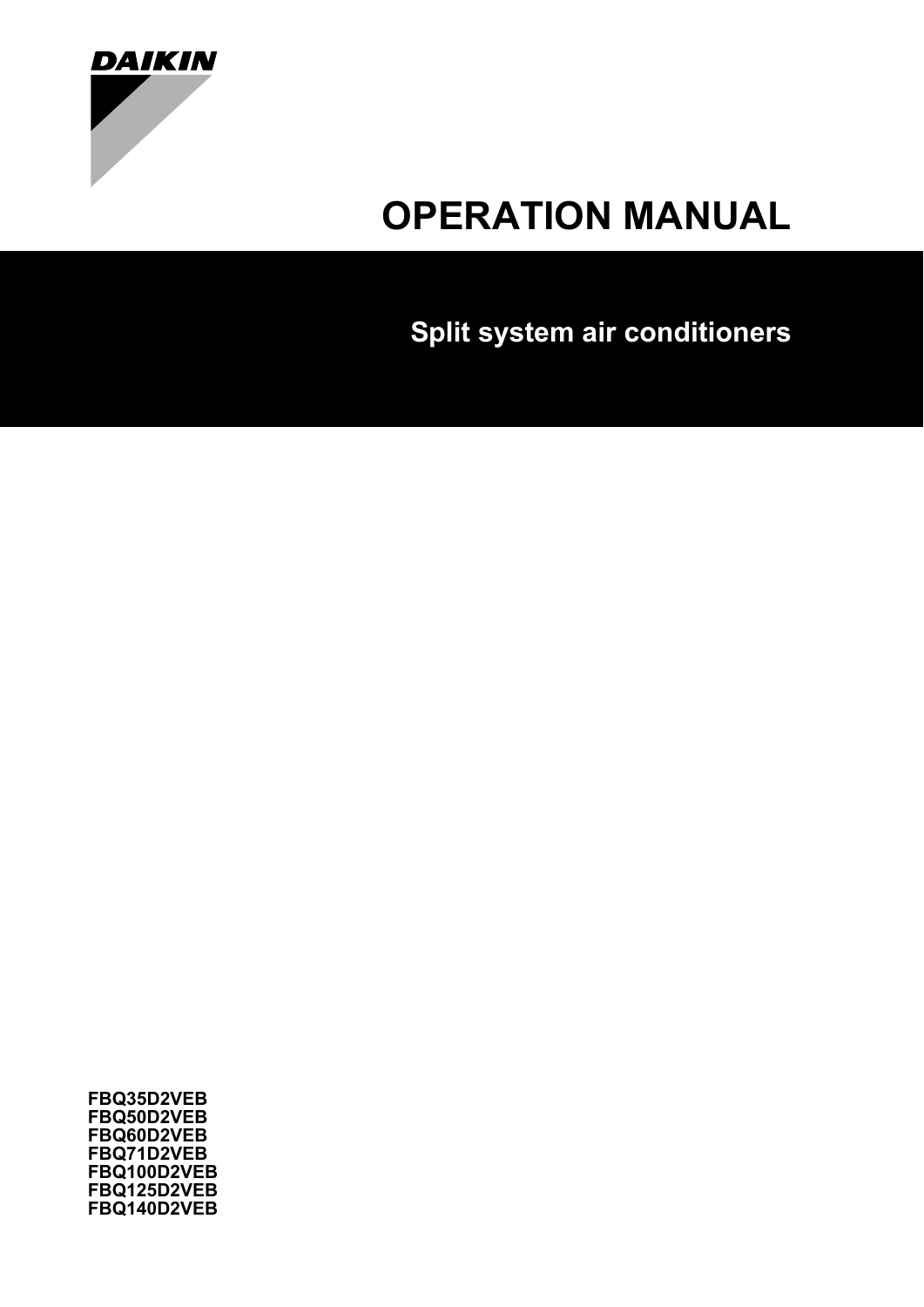<span id="page-1-1"></span>



| $\mathcal{X}$                              |                | ⚠                  |      | ピ<br><b>FR410A</b> |
|--------------------------------------------|----------------|--------------------|------|--------------------|
| γ                                          |                | ∦∘c                | δą   | ∦∘c                |
| RR71-100-125                               | °C DB<br>°C WB | 18-35<br>$12 - 28$ | ≤80% | $-15 - 46$         |
| RQ71-100-125                               | °C DB<br>°C WB | 18-35<br>$12 - 28$ | ≤80% | $-5 - 46$          |
| RXS25-35-50-60                             | °C DB<br>°C WB | $21 - 32$<br>14-23 | ≤80% | $-10-46$           |
| 2MXS40-50                                  |                |                    |      | $10 - 46$          |
| 3MXS40-52-68<br>4MXS68-80<br><b>5MXS90</b> | °C DB<br>°C WB | $21 - 32$<br>14-23 | ≤80% | $-10-46$           |
| RZQG71-100-125-140                         | °C DB<br>°C WB | 18-35<br>$12 - 28$ | ≤80% | $-15 - 50$         |
| RZQSG71-100-125-140                        | °C DB<br>°C WB | 18-35<br>14-28     | ≤80% | $-5 - 46$          |
| RZQ200-250                                 | °C DB<br>°C WB | 18-35<br>14-28     | ≤80% | $-5 - 46$          |
| AZQS71-125                                 | °C DB<br>°C WB | 18-35<br>14-28     | ≤80% | $-5 - 46$          |

| 观么<br>熟                                          |       | ⇘<br>∦∘с  | kl°с           |                          |  |  |  |
|--------------------------------------------------|-------|-----------|----------------|--------------------------|--|--|--|
| RO71-100-125                                     | °C DB | $10 - 27$ | °C DB<br>°C WB | $-9 - 21$<br>$-10-15$    |  |  |  |
| RXS25-35-50-60                                   | °C DB | $10 - 30$ | °C DB<br>°C WB | $-14 - 24$<br>$-15 - 18$ |  |  |  |
| 2MXS40-50<br>3MXS40-52-68<br>4MXS68-80<br>5MXS90 | °C DB | $10 - 30$ | °C DB<br>°C WB | $-14-21$<br>$-15 - 18$   |  |  |  |
| RZQG71-100-125-140                               | °C DB | $10 - 27$ | °C DB<br>°C WB | $-19-21$<br>$-20 - 15.5$ |  |  |  |
| RZQSG71-100-125-140                              | °C DB | $10 - 27$ | °C DB<br>°C WB | $-14-21$<br>$-15 - 15.5$ |  |  |  |
| RZQ200-250                                       | °C DB | $10 - 27$ | °C DB<br>°C WB | $-14-21$<br>$-15 - 15$   |  |  |  |
| AZQS71-125                                       | °C DB | $10 - 27$ | °C DB<br>°C WB | $-14-21$<br>$-15 - 15.5$ |  |  |  |

<span id="page-1-2"></span>**2**

<span id="page-1-0"></span>**1**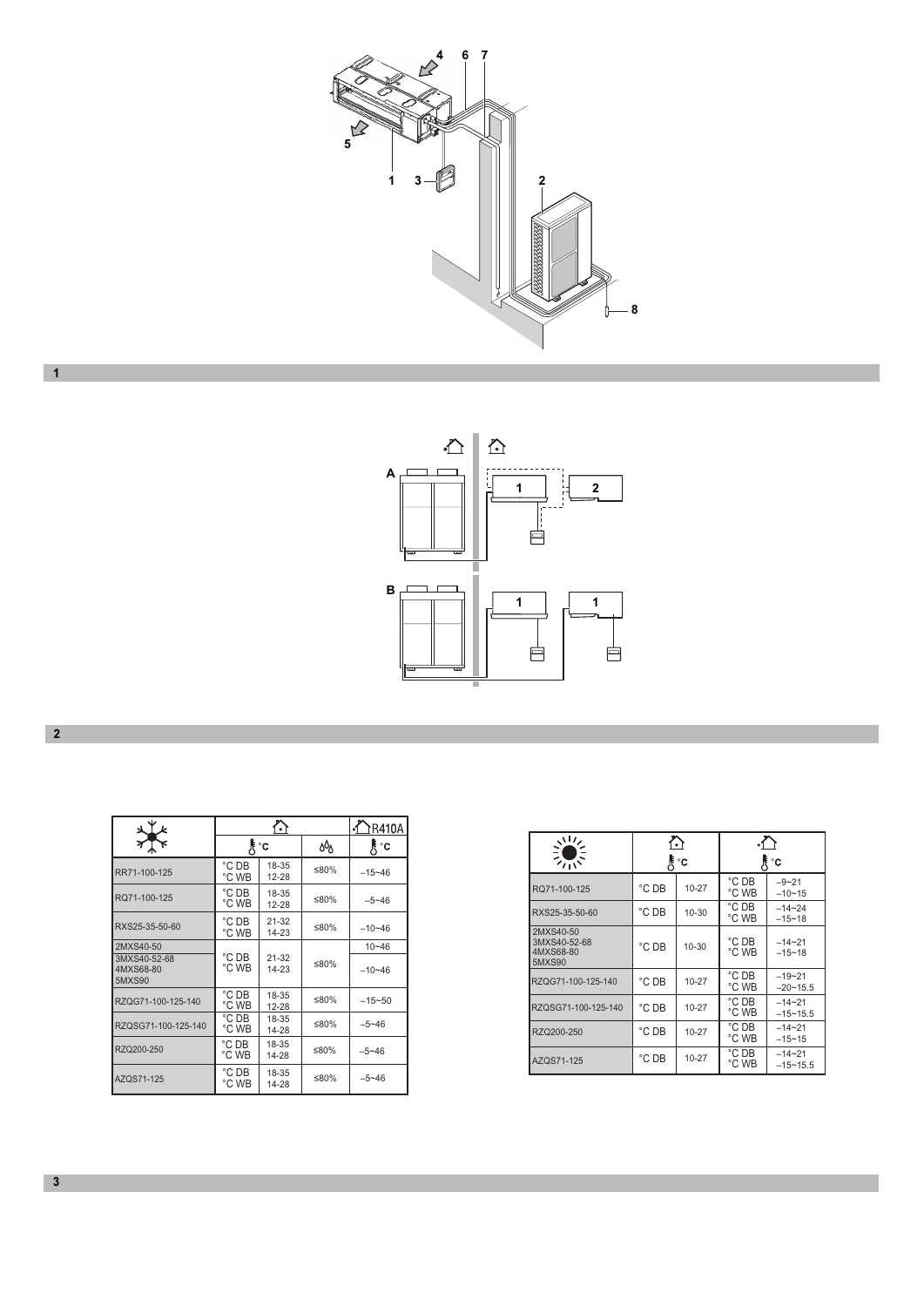| FBQ35D2VEB | FBQ100D2VEB |
|------------|-------------|
|            |             |
| FBO50D2VEB | FBQ125D2VEB |
| FBQ60D2VEB | FBQ140D2VEB |
| FRO71D2VFR |             |
|            |             |

# **Contents** Page [What to do before operation.............................................................. 1](#page-2-2) [Important information regarding the refrigerant used ........................ 1](#page-2-4)

The English text is the original instruction. Other languages are translations of the original instructions.

THANK YOU FOR PURCHASING THIS DAIKIN AIR CONDITIONER. CAREFULLY READ THIS OPERATION MANUAL BEFORE USING THE AIR CONDITIONER. IT WILL TELL YOU HOW TO USE THE UNIT PROPERLY AND HELP YOU IF ANY TROUBLE OCCURS. AFTER READING THE MANUAL, FILE IT AWAY FOR FUTURE REFERENCE.

## <span id="page-2-2"></span>**What to do before operation** [\(See figure 2\)](#page-1-0)

Ask your dealer for installation and re-installation of the air conditioner.

Incomplete installation performed by yourself may result in water leakage, electric shock and fire.

Be sure only to use accessories made by Daikin which are specifically designed for use with the equipment and have them installed by a professional.

This operation manual is for the following systems with standard control. Before initiating operation, contact your dealer for the operation manual that corresponds to your system.

If your installation has a customised control system, ask your dealer for the operation that corresponds to your system.

- **A** Pair system or simultaneous operation system
- **B** Multi system
- **1** Unit with remote controller
- **2** Unit without remote controller (When used as simultaneous operation)
- Heat pump type This system provides cooling, heating, automatic, and fan operation modes.
- Straight cooling type This system provides cooling, and fan operation modes.

# <span id="page-2-4"></span><span id="page-2-1"></span><span id="page-2-0"></span>**Important information regarding the refrigerant used**

This product contains fluorinated greenhouse gases covered by the Kyoto Protocol.

| Refrigerant type: | R410A |
|-------------------|-------|
| $GWP(1)$ value:   | 1975  |

 $(1)$  GWP = global warming potential

Periodical inspections for refrigerant leaks may be required depending on European or local legislation. Please contact your local dealer for more information.

# <span id="page-2-3"></span>**Safety considerations**

To gain full advantage of the air conditioner's functions and to avoid malfunction due to mishandling, we recommend that you read this instruction manual carefully before use.

The precautions described herein are classified as WARNING and CAUTION. They both contain important information regarding safety. Be sure to observe all precautions without fail.



**WARNING**

If the warning is not observed, it may cause serious casualties.

#### **CAUTION**

If the caution is not observed, it may cause injury or damage to the equipment.

After reading, keep this manual in a convenient place so that you can refer to it whenever necessary. If the equipment is transferred to a new user, be sure also to hand over the manual.

#### Warning

- Be aware that prolonged, direct exposure to cool or warm air from the air conditioner, or to air that is too cool or too warm can be harmful to your physical condition and health.
- When the air conditioner is malfunctioning (giving off a burning odour, etc.) turn off power to the unit and contact your local dealer. Continued operation under such circumstances may result in a failure, electric shocks or fire hazards.
- Do not attempt to install or repair the air conditioner yourself. Improper workmanship may result in water leakage, electric shocks or fire hazards. Please contact your local dealer or qualified personnel for installation and maintenance work.
- Do not place objects, including rods, your fingers, etc., in the air inlet or outlet. Injury may result due to contact with the air conditioner's highspeed fan blades.
- Consult your local dealer regarding what to do in case of refrigerant leakage. When the air conditioner is to be installed in a small room, it is necessary to take proper measures so that the amount of any leaked refrigerant does not exceed the concentration limit in the event of a leakage. Otherwise, this may lead to an accident due to oxygen depletion.
- Contact professional personnel about attachment of accessories and be sure to use only accessories specified by the manufacturer. If a defect results from your own workmanship, it may result in water leaks, electric shock or fire.
- Consult your local dealer regarding relocation and reinstallation of the air conditioner. Improper installation work may result in leakage, electric shocks or fire hazards.
- Beware of fire in case of refrigerant leakage. If the air conditioner is not operating correctly, i.e. not generating cool or warm air, refrigerant leakage could be the cause. Consult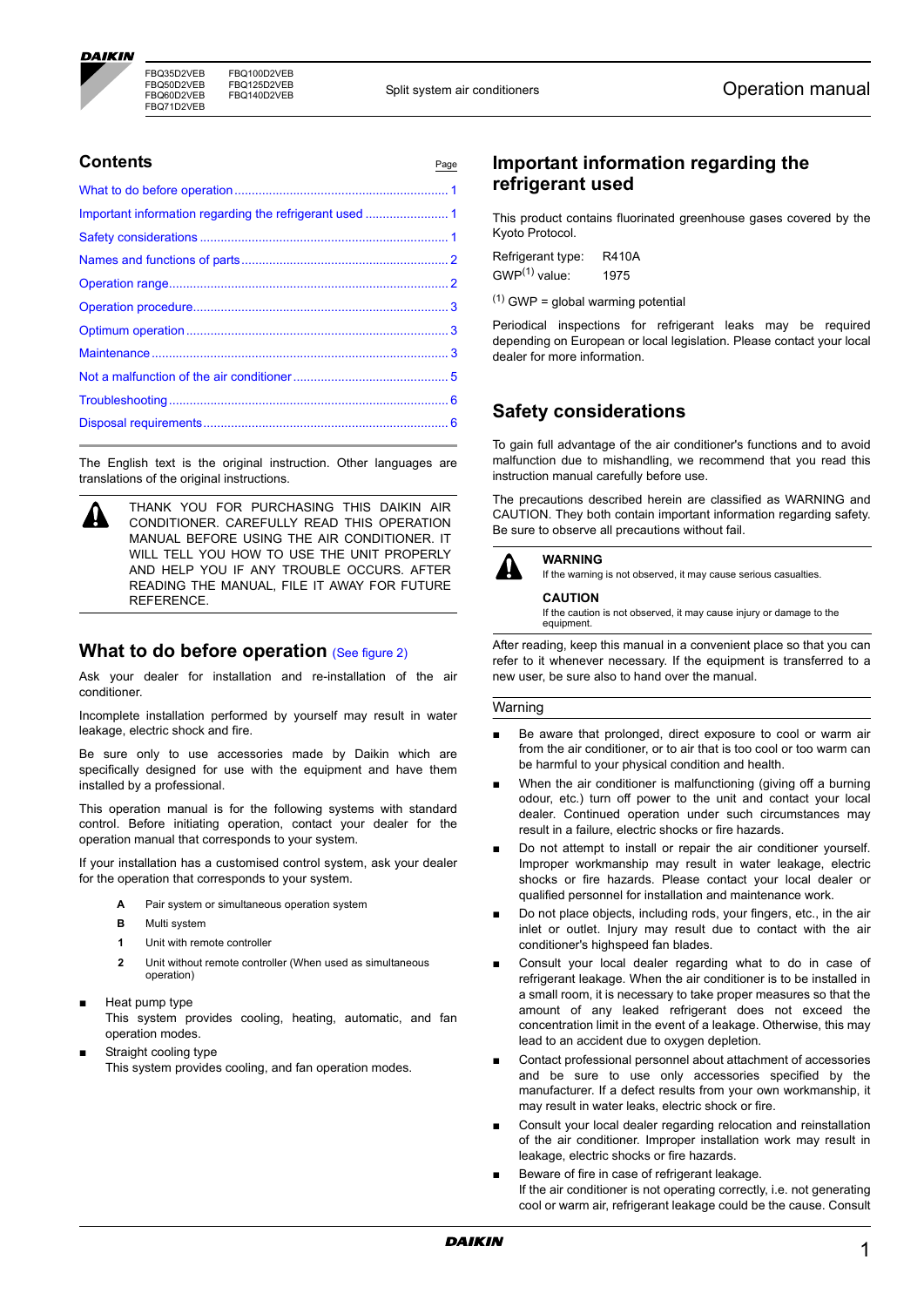your dealer for assistance. The refrigerant within the air conditioner is safe and normally does not leak. However, in the event of a leakage, contact with a naked burner, heater or cooker may result in generation of noxious gas. Do not longer use the air conditioner until a qualified service person confirms that the leakage has been repaired.

Be sure to use fuses with the correct ampere reading. Do not use improper fuses, copper or other wires as a substitute, as this may result in electric shock, fire, injury or damage to the unit.

#### Caution

- Do not use the air conditioner for purposes other than those for which it is intended. Do not use the air conditioner for cooling precision instruments, food, plants, animals or works of art as this may adversely affect the performance, quality and/or longevity of the object concerned.
- Do not remove the outdoor unit's fan guard. The guard protects against the unit's highspeed fan, which may cause injury.
- To avoid oxygen depletion, ensure that the room is adequately ventilated if equipment such as a burner is used together with the air conditioner.
- After prolonged use, check the unit stand and its mounts for damage. If left in a damaged condition, the unit may fall and cause injury.
- Do not place flammable sprays or operate spray containers near the unit as this may result in fire.
- Before cleaning, be sure to stop unit operation, turn the breaker off and remove the power cord. Otherwise, an electric shock and injury may result.
- To avoid electric shocks, do not operate with wet hands.
- Do not place objects that are susceptible to moisture directly beneath the indoor or outdoor units. Under certain conditions, condensation on the main unit or refrigerant pipes, air filter dirt or drain blockage may cause dripping, resulting in fouling or failure of the object concerned.
- Do not place burners or heaters in places exposed to the air flow from the unit as this may impair combustion of the burner or heater.
- Do not allow children to climb on the outdoor unit and avoid placing objects on the unit. Injury may result if the unit becomes loose and falls.
- Do not expose plants or animals directly to air flow from the unit as this may cause adverse effects.
- Do not wash the air conditioner with water, as this may result in electric shocks or fire.
- This appliance is not intended for use by persons, including children, with reduced physical, sensory or mental capabilities, or lack of experience and knowledge, unless they have been given supervision or instruction concerning use of the appliance by a person responsible for their safety. Children should be supervised to ensure that they do not play
- with the appliance. Children should be supervised to ensure that they do not play with the unit or its remote controller. Accidental operation by a child may result in impairment of bodily functions and harm
- health. Consult your dealer regarding cleaning the inside of the air conditioner. Improper cleaning may cause breakage of plastic parts, water leakage and other damage as well as electric shocks.
- To avoid injury, do not touch the air inlet or aluminium fins of the unit.
- Do not place objects in direct proximity of the outdoor unit and do not let leaves and other debris accumulate around the unit.
- Leaves are a hotbed for small animals which can enter the unit. Once in the unit, such animals can cause malfunctions, smoke or fire when making contact with electrical parts.
- Sound level is less than 70dB(A).
- This appliance is intended to be used by expert or trained users in shops, in light industry and on farms, or for commercial use by lay persons.

## <span id="page-3-0"></span>**Names and functions of parts [\(See figure 1\)](#page-1-1)**

- **1** Indoor unit
- **2** Outdoor unit
- **3** Remote controller
- **4** Inlet air
- **5** Discharged air
- **6** Refrigerant piping, connection electric wire
- **7** Drain pipe
- **8** Ground wire
- Wire to ground outdoor unit to prevent electric shocks.

**NOTE** These units can be controlled by a remote controller. Refer to the manual of the remote controller for more **FALL** information.

> Never press the button of the remote controller with a hard pointed object. The remote controller may get damaged.

> Never pull or twist the electric wire of a remote controller. It may cause the unit to malfunction.

> Never touch the internal parts of the controller. Do not remove the front panel. Some parts inside are dangerous to touch and a machine trouble may happen. For checking and adjusting the internal parts, contact your dealer.

> Do not wipe the controller operation panel with benzene, thinner, chemical dust cloth, etc.

> The panel may get discolored or the coating may peel off. If it is very dirty, soak a cloth in water-diluted neutral detergent, squeeze it well and wipe the panel clean. Wipe it with another dry cloth.

## <span id="page-3-1"></span>**Operation range** [\(See figure 3\)](#page-1-2)

If operating outside the following conditions, safety devices may activate, rendering the air conditioner inoperable or may cause the indoor unit to sweat.

The setting temperature range of the remote controller is 16°C–32°C.

(DB=dry bulb, WB=wet bulb,  $\frac{1}{2}$ =cooling,  $\frac{1}{2}$ =heating,  $\frac{1}{2}$ =indoor, =outdoor, <sub>c</sub><sup>e</sup>c =temperature, <sup>6</sup>%=humidity)

#### **Precautions for group control system or two remote controller control system**

This system provides two other control systems beside individual control (one remote controller controls one indoor unit) system. Confirm the following if your unit is of the following control system type.

- Group control system
- One remote controller controls up to 16 indoor units. All indoor units are equally set.
- Two remote controller control system Two remote controllers control one indoor unit (In case of group control system, one group of indoor units). The unit is individually operated.

**NOTE** Contact your dealer in case of changing the combination or setting of group control and two remote **RET** controller control systems.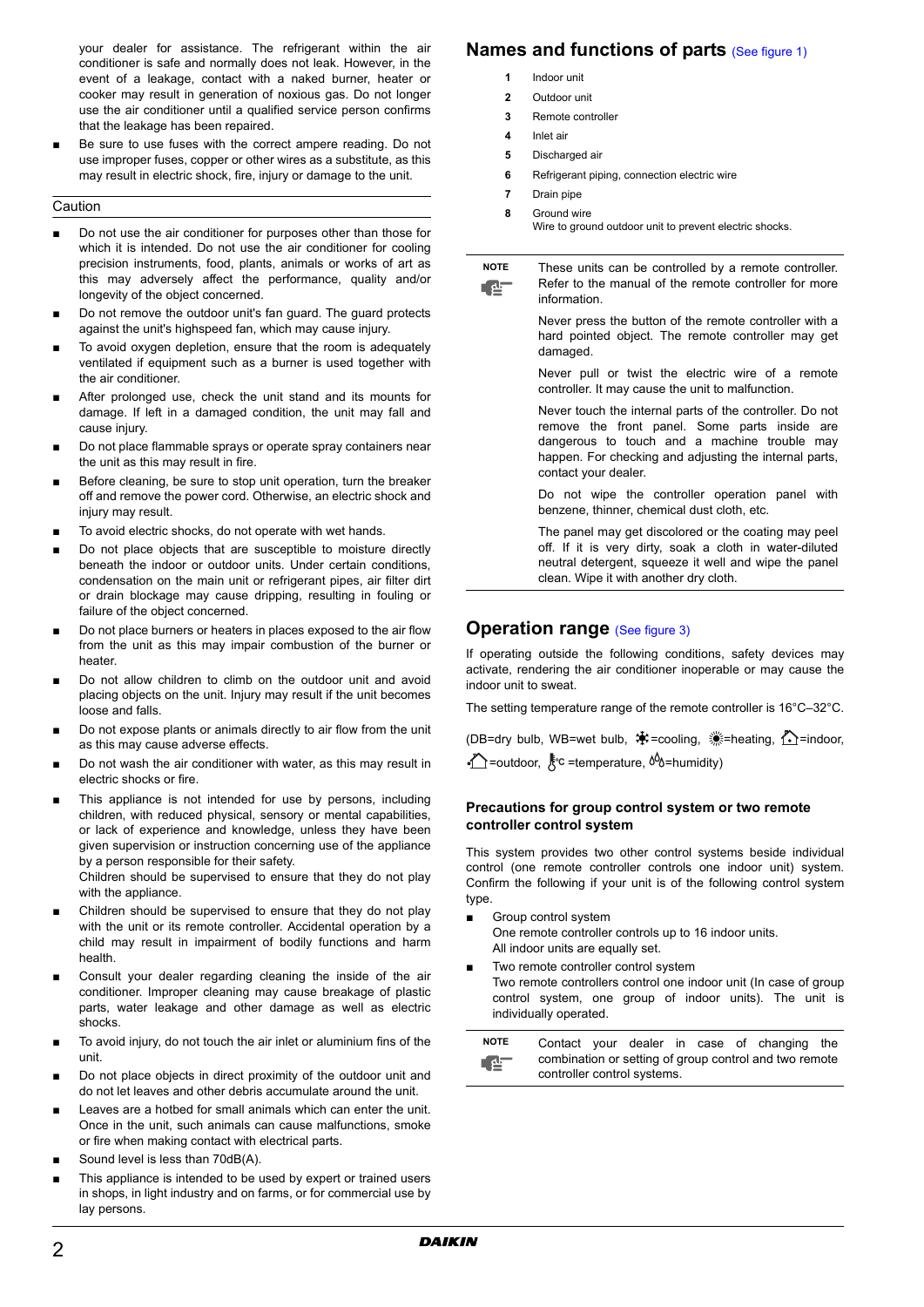# <span id="page-4-0"></span>**Operation procedure**



- message NOT AVAILABLE will appear. ■ Operating procedure varies with heat pump type and
- straight cooling type. Contact your dealer to confirm your system type.
- To protect the unit, turn on the main power switch 6 hours before operation.
- If the main power supply is turned off during operation, operation will restart automatically after the power turns back on again.

| <b>NOTE</b> | Set the temperature within the ranges mentioned |
|-------------|-------------------------------------------------|
| "世界         | under "Operation range" on page 2.              |

# <span id="page-4-1"></span>**Optimum operation**

Observe the following precautions to ensure the system operates properly.

Fully use the function of air flow direction adjustment.

As cold air gathers on the floor and warm air gathers against the ceiling, it is recommended to set the air flow direction during cooling or dry operation parallel to the ceiling and to set it downwards during heating operation.

Beware on the other hand, to avoid direct air flow to room inhabitants.

- Adjust the room temperature properly for a comfortable environment. Avoid excessive heating or cooling. Notice that it may take some time for the room temperature to reach the set temperature. Consider therefore to take advantage of the timer setting possibilities.
- Prevent direct sunlight from entering a room during cooling operation by using curtains or blinds.
- Ventilate the room regularly. Using the unit for long periods of time requires attentive ventilation of the room.
- Do not operate the air conditioner when using a room fumigation-type insecticide. Failure to observe this could cause the chemicals to become deposited in the unit, which could endanger the health of those who are hypersensitive to chemicals.
- Keep doors and windows closed. If the doors and windows remain open, room air will flow out and decrease the effect of cooling and heating.
- Never place objects near the air inlet and the air outlet of the unit. It may retard effectiveness or cause operation to stop.
- Turn off the main power supply switch when not using for long periods of time. Electricity is consumed as long as the switch is on. Turn off the main power supply switch in order to save energy. Turn on the main power supply switch 6 hours before restarting operation in order to ensure smooth operation. (Refer to ["Maintenance" on page 3](#page-4-2).)
- بر<del>آب</del><br>When the display shows "<sup>"</sup> iiii" (TIME TO CLEAN AIR FILTER), have a qualified service person to clean the filters. (Refer to ["Maintenance" on page 3](#page-4-2).)



Do not use the air conditioner for other purposes.

In order to avoid any quality deterioration, do not use the unit for cooling precision instruments, food, plants, animals or works of art.

# <span id="page-4-2"></span>**Maintenance**

## **CAUTION**

- Only a qualified service person is allowed to perform maintenance.
- Before obtaining access to terminal devices, all power supply circuits must be interrupted.
- To clean the air conditioner or air filter, be sure to stop operation and turn all power supplies off.
- Otherwise, an electric shock and injury may result. Do not wash the air conditioner with water. Doing so may result in an electric shock.
- Be careful with scaffoldings. Caution must be exercised when working in high places.
- After a long use, check the unit stand and fitting for damage. If damaged, the unit may fall and cause injury.
- Do not touch the heat exchanger fins. The fins are sharp and could result in cutting injuries.
- When cleaning the heat exchanger, be sure to remove the control box, fan motor, drain pump and float switch. Water or detergent may deteriorate the insulation of electronic components and result in burnout of these components.

#### **Caution for drain socket**

Do not remove the drain pipe plug. Water might leak out.

The drain outlet is only used to discharge water if the drain pump is not used or before maintenance. Gently put in and out the drain plug. Excessive force may deform the drain socket of the drain pan.

Pulling out the plug



**1** Drain plug

Do not wiggle the plug up and down

Pushing in the plug



screwdriver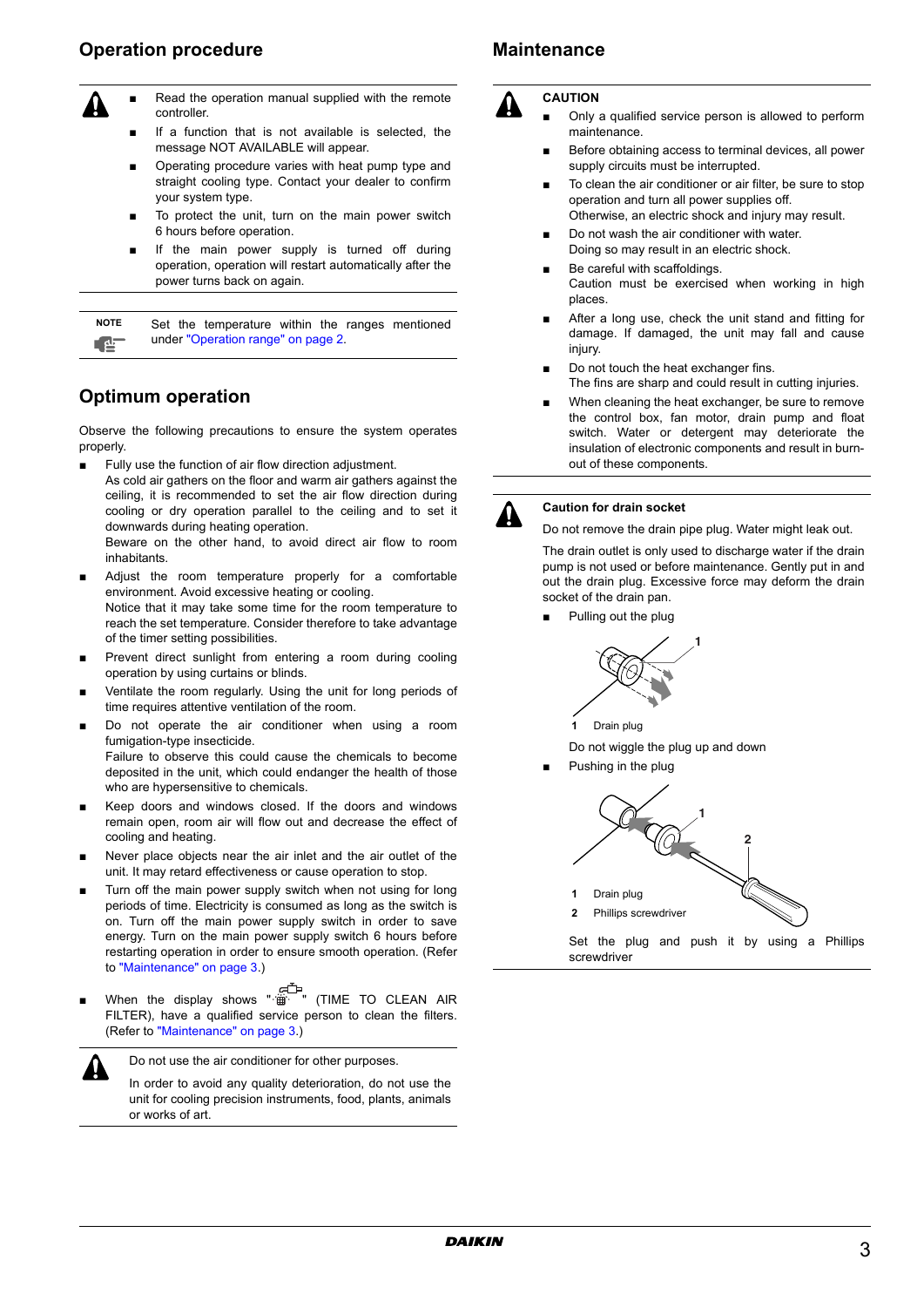#### **How to clean the air filter**

Clean the air filter when the display shows "..." (TIME TO CLEAN AIR FILTER).

Increase the frequency of cleaning if the unit is installed in a room where the air is extremely contaminated.

(As a yardstick for yourself, consider cleaning the filter once half a year.)

If the dirt becomes impossible to clean, change the air filter. (Air filter for exchange is optional.)

**NOTE** Do not wash the air filter with hot water of more than 50°C. Doing so may result in discoloration and/or **RET** deformation.

> Do not expose the unit to fire. Doing so may result in burning.

**1** Open the suction grille (only for bottom suction). Slide both knobs simultaneously as shown and then pull them downward.



If chains are present, unhook the chains.



- **2** Remove the air filters.
	- Remove the air filters by pulling their cloth upward (rear suction) or backward (bottom suction).







- 
- **3** Clean the air filter.
	- Use vacuum cleaner (A) or wash the air filter with water (B).

(A) Using a vacuum cleaner (B) Washing with water





When the air filter is very dirty, use soft brush and neutral detergent.

Remove water and dry in the shade.

rear suction

**4** Fix the air filter.



Align the two hanger brackets and push the two clips in their place (pull the cloth if necessary). Confirm that four hangers are fixed.

- **5** Shut the air inlet grille (only for bottom suction). Refer to item no. 1.
- **6** After turning on the power, press the FILTER SIGN RESET button.

The "TIME TO CLEAN AIR FILTER" display is turned off.

#### **How to clean air outlet and outside panels**

- Clean with soft cloth.
- When it is difficult to remove stains, use water or neutral detergent.

**NOTE** Do not use gasoline, benzene, thinner, polishing powder, liquid insecticide. It may cause discoloring or ┎╺ warping.

> Do not let the indoor unit get wet. It may cause an electric shock or a fire.

> Do not scrub firmly when washing the blade with water. The surface sealing may peel off.

Do not use water or air of 50°C or higher for cleaning air filters and outside panels.

#### **Start-up after a long stop**

- Confirm the following.
	- Check that the air inlet and outlet are not blocked. Remove any obstacle.
	- Check if the earth is connected.
	- Is there a broken wire somewhere? Contact your dealer if there are any problems.
- Clean the air filter and outside panels.
	- After cleaning the air filter, make sure to attach it.
- Turn on the main power supply switch.
	- The control panel display lights when the power is turned on.
	- To protect the unit, turn on the main power switch at least 6 hours before operation.

#### **What to do when stopping the system for a long period**

- Turn on FAN OPERATION for a half day and dry the unit. Refer to the manual of the remote controller.
- Cut off the power supply.
	- When the main power switch is turned on, some wattage is being consumed even if the system is not operating.
	- The remote controller display will be switched off when the main power switch is turned off.
- Clean the air filter and the exterior. Be sure to replace the air filter to its original place after cleaning. Refer to ["Maintenance"](#page-4-2) [on page 3.](#page-4-2)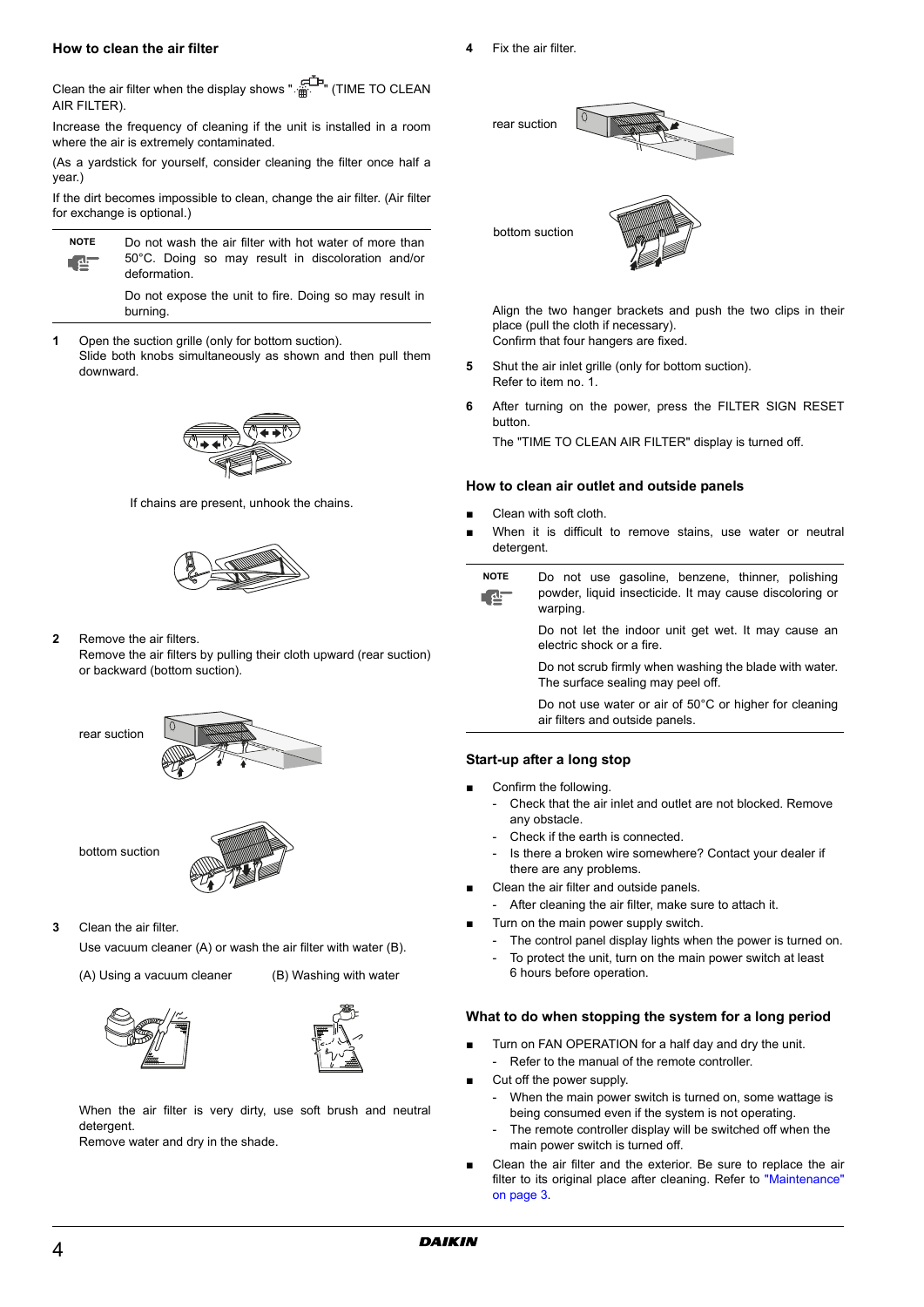# <span id="page-6-0"></span>**Not a malfunction of the air conditioner**

The following symptoms do not indicate air conditioner malfunction.

#### *The system does not operate*

The system does not restart immediately after the ON/OFF button is pressed.

If the OPERATION lamp lights, the system is in its normal operating condition. It does not restart immediately because one of its safety devices actuates to prevent the system from being overloaded.

The system will turn on again automatically after three minutes.

The system does not restart immediately when the TEMPERATURE SETTING button is returned to its former position after pushing. It does not restart immediately because one of its safety devices

actuates to prevent the system from being overloaded.

The system will turn on again automatically after three minutes.

The system does not start when the display shows " $\frac{1}{\epsilon}$ " (EXTERNAL CONTROL ICON) and it flashes for a few seconds after pressing an operation button.

This is because the system is controlled or disabled by another controller with a higher priority.

When the display flashes, it indicates that the system cannot be controlled by this indoor unit.

The system does not start immediately after the power supply is turned on.

Wait one minute until the micro computer is prepared for operation.

The outdoor unit has stopped.

This is because the room temperature has reached the set temperature. The unit switches to fan operation.

 $\frac{1}{N}$  (EXTERNAL CONTROL ICON) is displayed on the remote controller and the actual operation is different from the remote controller setting.

For multi split models, the micro computer executes the following control depending on the operation mode of other indoor units.

Before you start to operate, the other indoor unit(s) is (are) already operating. When the operation mode of this unit is different from your choice, the indoor unit of your room may be put in waiting condition. (Fan: Stop, Horizontal flap: Horizontal position)

|                | <b>Operation mode</b> |     |          |                |  |  |  |  |  |  |  |  |
|----------------|-----------------------|-----|----------|----------------|--|--|--|--|--|--|--|--|
| Your room      | Other room(s)         |     |          |                |  |  |  |  |  |  |  |  |
|                | Cooling               | Dry | Fan only | <b>Heating</b> |  |  |  |  |  |  |  |  |
| Cooling        | Ο                     |     | O        | w              |  |  |  |  |  |  |  |  |
| Dry            | Ο                     |     | O        | w              |  |  |  |  |  |  |  |  |
| Fan only       | Ο                     |     | Ο        | w              |  |  |  |  |  |  |  |  |
| <b>Heating</b> | W                     | w   | w        |                |  |  |  |  |  |  |  |  |

**O**: your unit can operate **W**: your unit in waiting mode

- When the total cooling capacity of all indoor units which are operating is beyond the capacity limit of the outdoor unit, your indoor unit will be put in waiting condition. (Fan and horizontal flap: Same as setting: (cooling only model only))
- After cooling mode operation of the unit of your room, when other unit(s) start to operate, the unit of your room may operate as follows: Fan: L tab, Horizontal flap: Horizontal position.
- The fan speed is different from the setting. Pressing the fan speed contol button does not change the fan speed. When the room temperature reaches the set temperature in heating mode, the capacity supply from the outdoor unit has stopped and the indoor unit operates in fan only mode (L tab). In case of multi split, the indoor unit alternately operates fan stop and fan only mode (L tab).

This is to prevent the cool air from being blown directly onto anyone present in the room.

#### *Air blow direction is not as specified*

- Actual air blow direction is not as shown on the remote controller.
- Automatic swing setting does not work.

Refer to the manual of the remote controller.

#### *White mist comes out of a unit*

When humidity is high during cooling operation (In oily or dusty places).

If the inside of an indoor unit is extremely contaminated, the temperature distribution inside a room becomes uneven. It is necessary to clean the inside of the indoor unit. Ask your dealer for details on cleaning the unit. This operation requires a qualified service person.

When the system is changed over to HEATING OPERATION after DEFROST OPERATION.

Moisture generated by DEFROST becomes steam and exits.

### *Noise of air conditioners*

- A "ringing" sound is heard after the unit is started. This sound is generated by the temperature regulator working. It will quiet down after about a minute.
- A continuous low "hissing" sound is heard when the system is in COOLING or DEFROST OPERATION.

This is the sound of refrigerant gas flowing through both indoor and outdoor units.

A "hissing" sound which is heard at the start or immediately after the stop of operation or which is heard at the start or immediately after the stop of DEFROST OPERATION. This is the noise of refrigerant caused by flow stop and flow

change.

A continuous low "swishing" sound is heard when the system is in COOLING OPERATION or at a stop.

The noise is heard when the drain pump is in operation.

A "squeaking" sound is heard when the system is in operation or after the stop of operation. Expansion and contraction of plastic parts caused by temperature change makes this noise.

#### *Dust from the units*

Dust may blow out from the unit after starting operation from long resting time. Dust absorbed by the unit blows out.

#### *The units give off odours*

■ The unit absorbs the smell of rooms, furniture, cigarettes, etc., and then emits them.

#### The liquid crystal display of the remote controller shows  $" \beta \beta"$

Happens immediately after the main power supply switch is turned on.

Shows that the remote controller is in normal condition. Continues temporarily.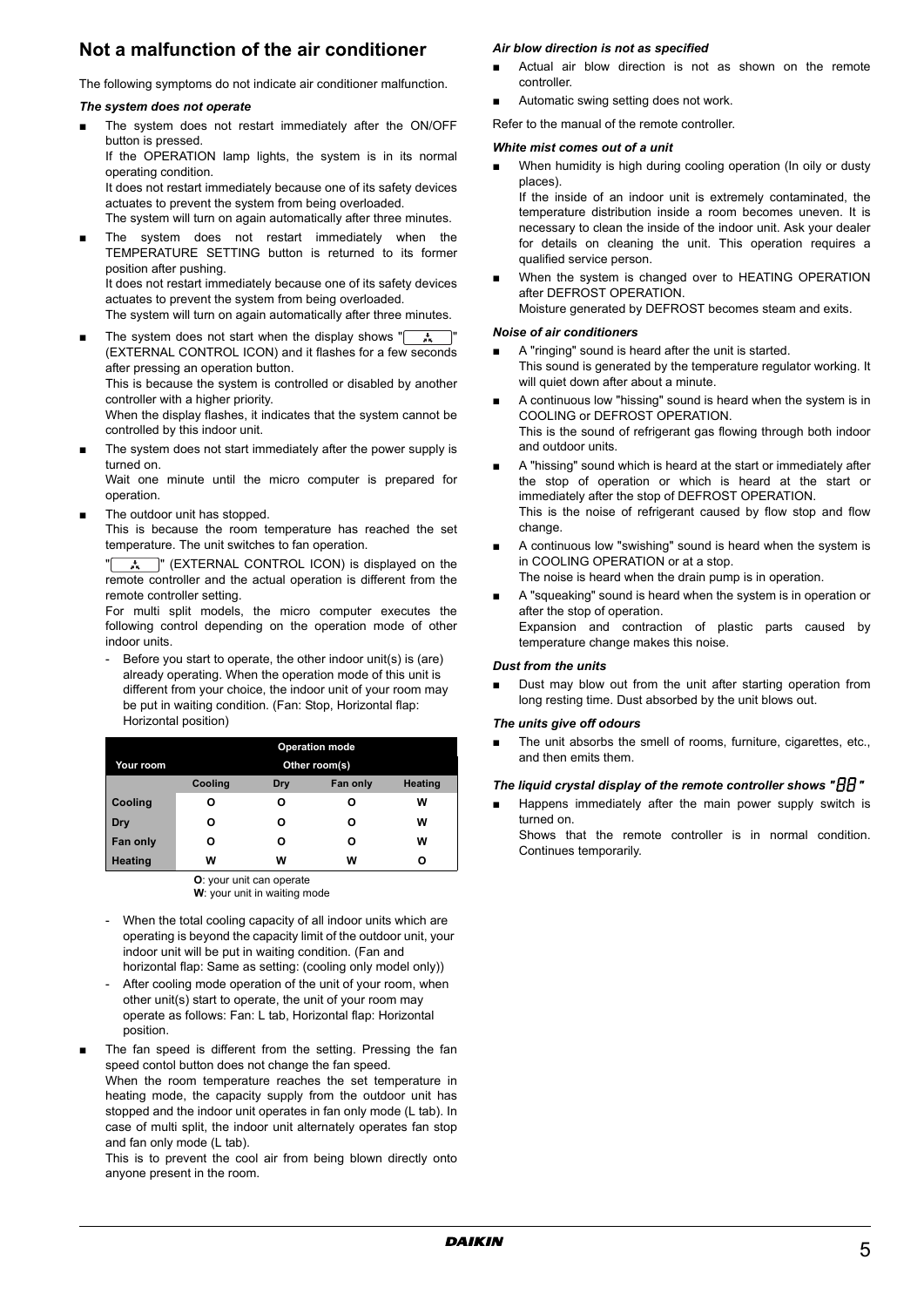# <span id="page-7-1"></span>**Troubleshooting**

If one of the following malfunctions occurs, take the measures shown below and contact your dealer.

The system must be repaired by a qualified service person.

# **WARNING**

When the air conditioner is in abnormal conditions (burning smell, etc.) unplug the power cord from the outlet and contact your dealer.

Continued operation under such circumstances may result in a failure, electric shock and fire.

■ If a safety device such as a fuse, a breaker, or an earth leakage breaker frequently actuates, or ON/OFF switch does not properly work.

Measure: Turn off the main power switch.

- If water leaks from unit. Measure: Stop the operation.
- If the display " $\frac{1}{2}$ " (INSPECTION), "UNIT No.", and the OPERATION lamp flashes and the "MALFUNCTION CODE" appears.

Measure: Notify your dealer and inform him/her of the display.

If the system does not operate properly, except for the above mentioned case, and none of the above mentioned malfunctions are evident, investigate the system according to the following procedures.

#### *If the system does not operate at all.*

- Check if there is a power failure. Wait until power is restored. If power failure occurs during operation, the system automatically restarts immediately after the power supply recovers.
- Check if the fuse has blown or breaker has been tripped. Change the fuse or set the breaker.

#### *If the system stops operating after operation is complete.*

- Check if the air inlet or outlet of outdoor or indoor unit is blocked by obstacles.
	- Remove the obstacle and make it well-ventilated.
- Check if the air filter is clogged. Ask a qualified service person to clean the air filter.

## *The system operates but it does not sufficiently cool or heat.*

- If the air inlet or outlet of the indoor or the outdoor unit is blocked with obstacles.
	- Remove the obstacle and make it well-ventilated.
- If the air filter is clogged. Ask a qualified service person to clean the air filter.
- If the set temperature is not proper. (Refer to the manual of the remote controller)
- If the FAN SPEED CONTROL button is set to LOW SPEED. (Refer to the manual of the remote controller)
- If the air flow angle is not proper. (Refer to the manual of the remote controller)
- If the doors or the windows are open. Shut doors or windows to prevent wind from coming in.
- If direct sunlight enters the room (when cooling). Use curtains or blinds.
- When there are too many inhabitants in the room. Cooling effect decreases if heat gain of the room is too large.
- If the heat source of the room is excessive (when cooling). Cooling effect decreases if heat gain of the room is too large.

# <span id="page-7-0"></span>**Disposal requirements**

Dismantling of the unit, treatment of the refrigerant, of oil and of other parts must be done in accordance with relevant local and national legislation.



Your air conditioning product is marked with this symbol. This means that electrical and electronic products shall not be mixed with unsorted household waste.

Do not try to dismantle the system yourself: the dismantling of the air conditioning system, treatment of the refrigerant, of oil and of other parts must be done by a qualified installer in accordance with relevant local and national legislation.

Air conditioners must be treated at a specialized treatment facility for re-use, recycling and recovery. By ensuring this product is disposed of correctly, you will help to prevent potential negative consequences for the environment and human health. Please contact the installer or local authority for more information.

Batteries must be removed from the remote controller and disposed of separately in accordance with relevant local and national legislation.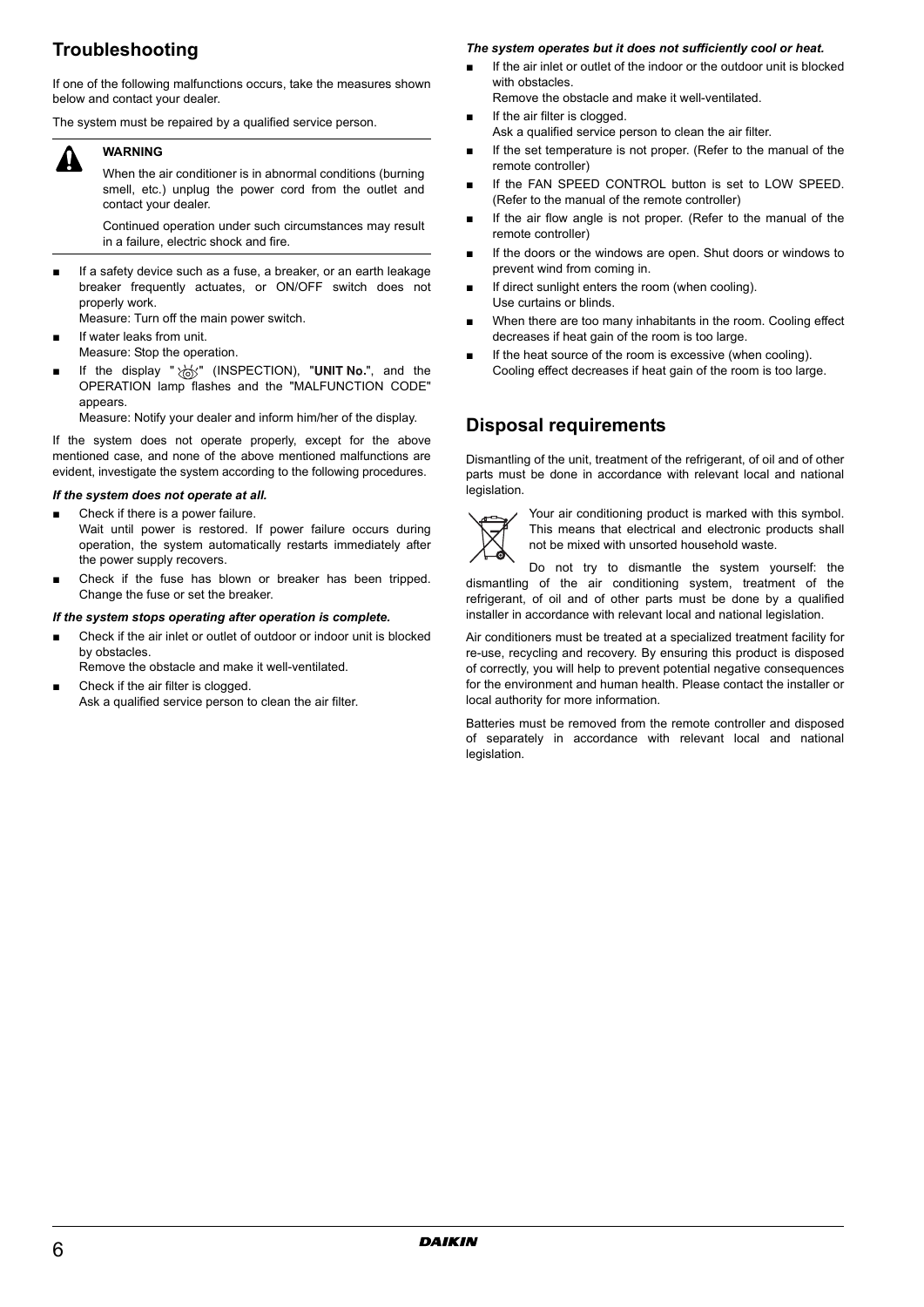

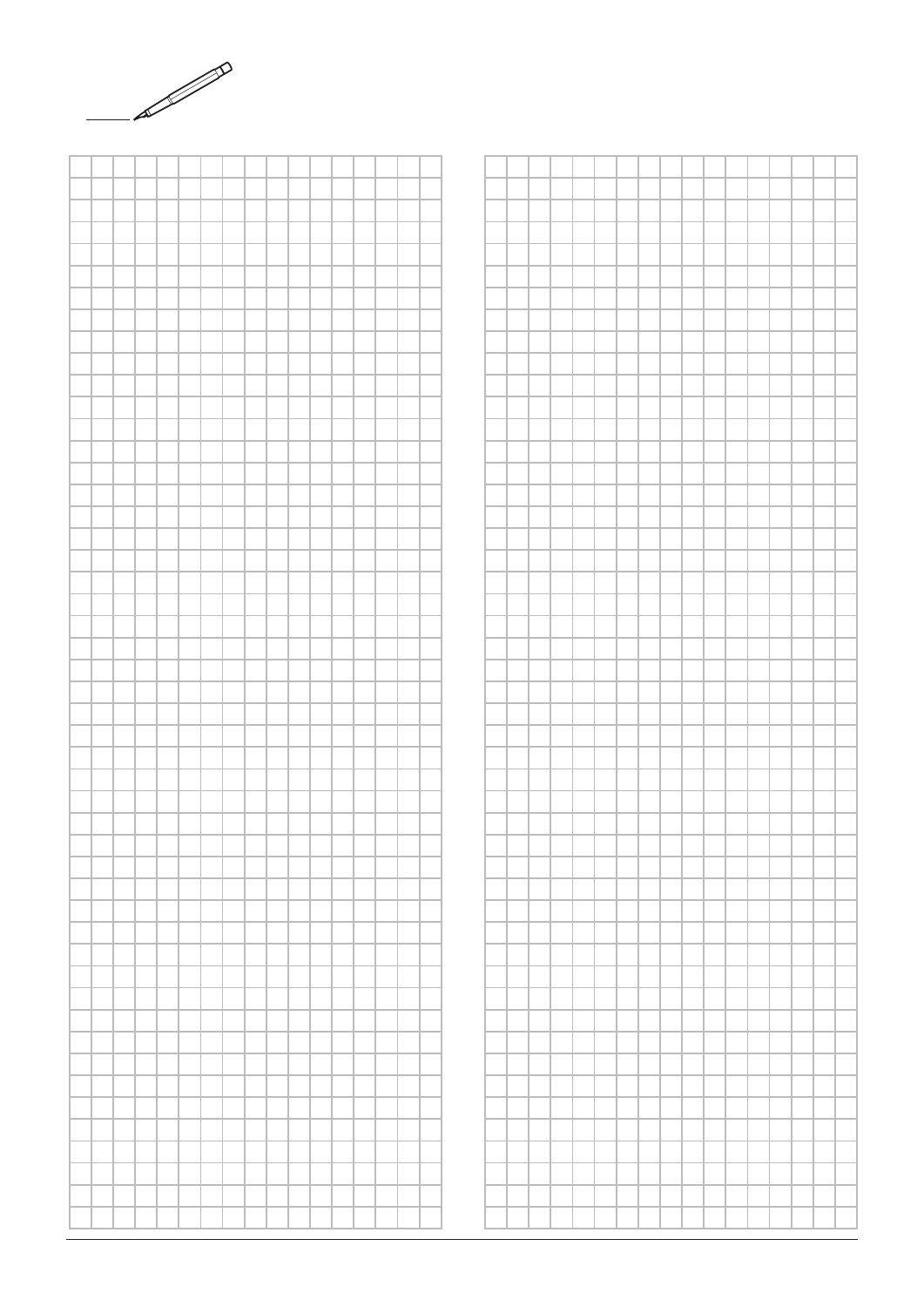

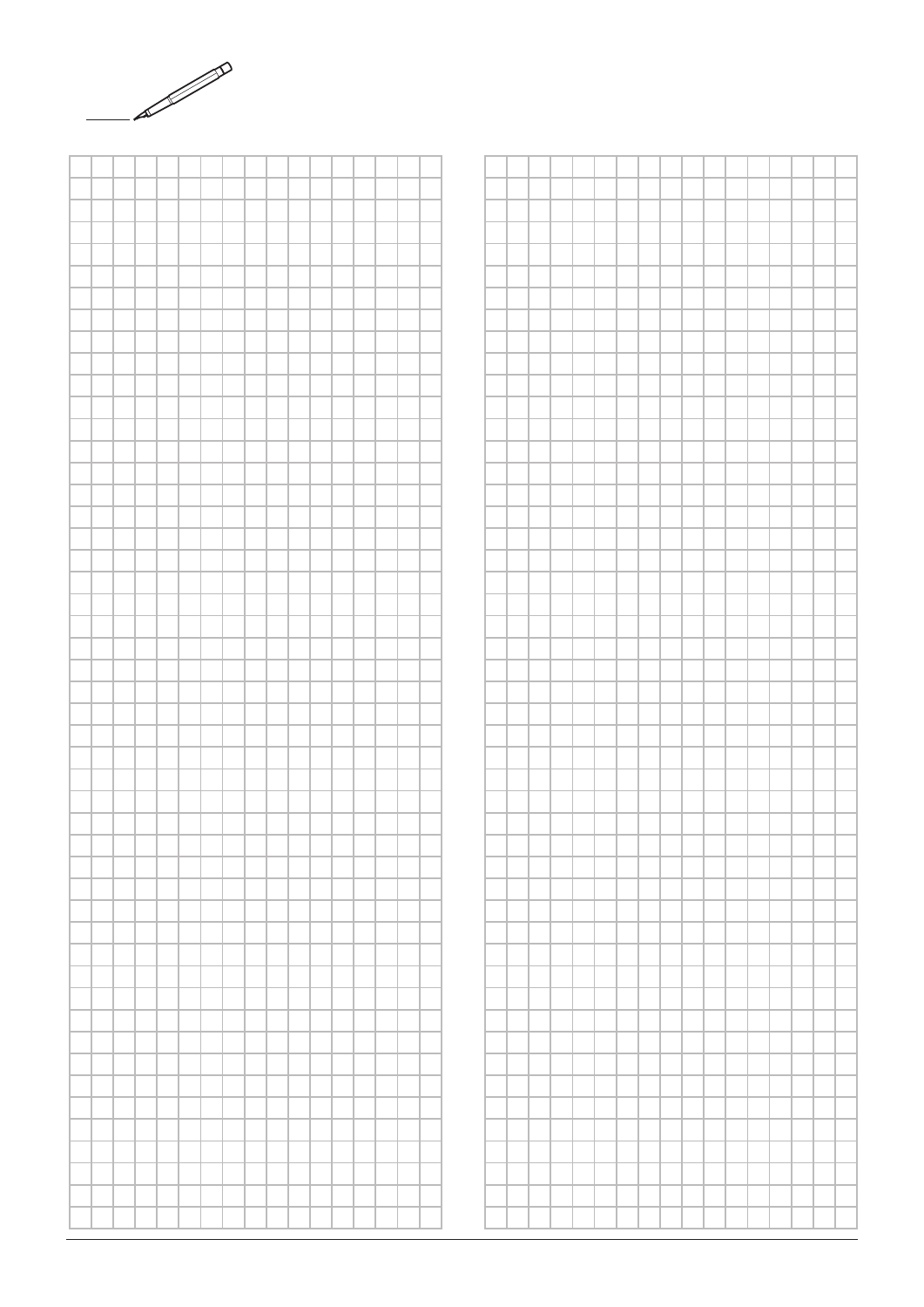